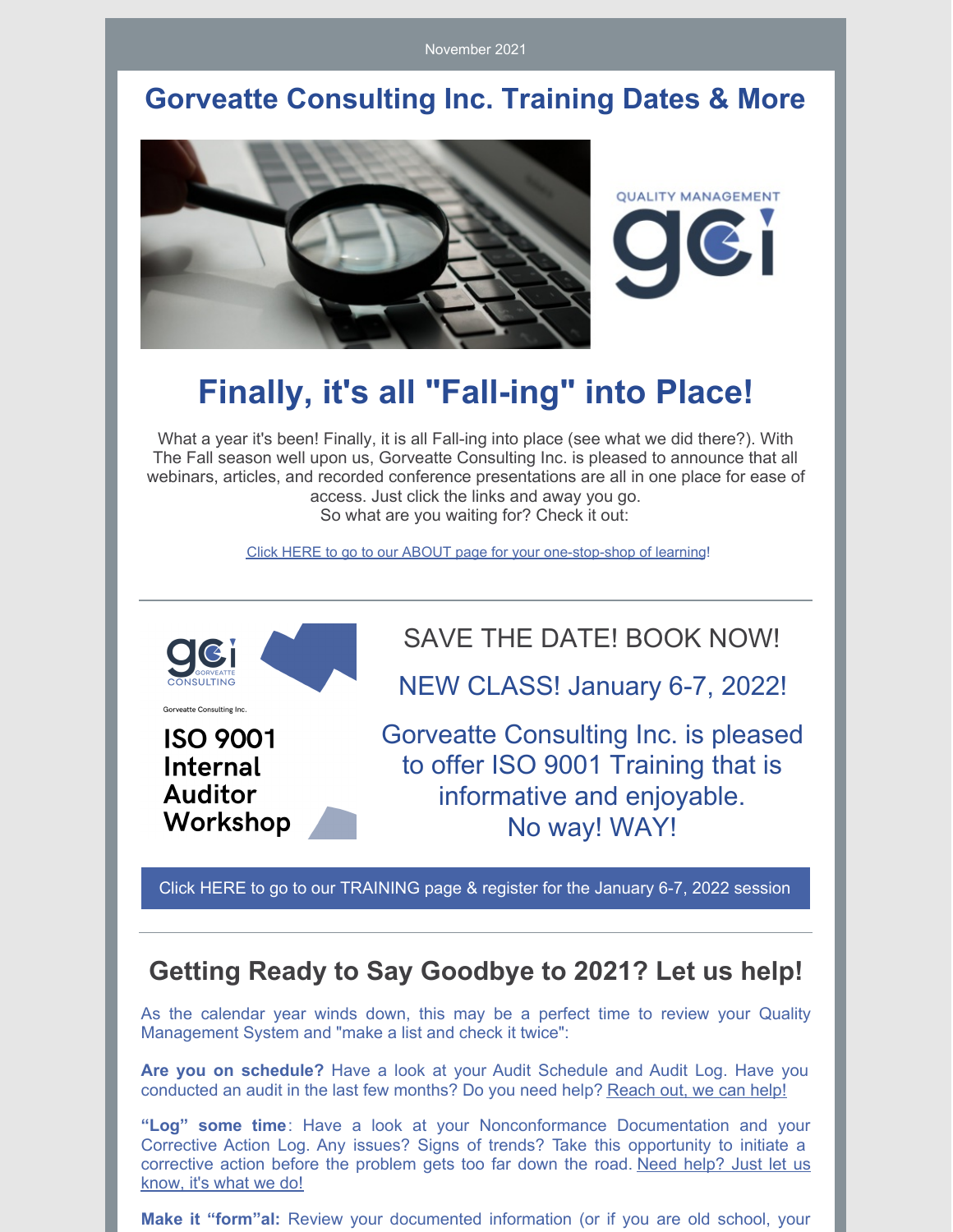Master Lists of Forms and Records) and check if you are using all the forms you say you are. Could someone be using an uncontrolled form? Not sure what to do? Email us.

**Chat it up:** Chat with co-workers about ISO 9001 or organize an info session. Make sure everyone knows how they can contribute to quality. Planning a lunch and learn? We love those!

#### **REMEMBER: Exemplar Global Classes are Available for the Fall Season, book now!**

Are you looking for ISO 9001 training that is Exemplar Global certified? For Exemplar Global certified courses, we present SAI Global materials as a partner. ISO 9001 Lead Auditor, Internal Auditor, and Corrective Action Classes are now available remotely over Zoom. I'll be the instructor for these upcoming SAI Global courses:

Corrective & Preventive Action (1 day) 12/2/2021 EST ISO 9001:2015 Lead Auditor (4 days) 12/6/2021 PST ISO 9001:2015 Internal Auditor (3 days) 12/13/2021 EST



Want more information or want to register? Click here to email Susan for all of the course details!

#### **The very best way to write a nonconformance is to "Make it Sticky!"**

How do you make a nonconformance stick?

Make sure it has at least four pieces of information:

#### **Source of Requirement Requirement Source of Evidence Evidence**

**Want to learn more? Book our half-day workshop to practice writing "Nonconformances that Stick!"**

**Tip** of the month



Click to learn about Gorveatte Consulting Inc. & how you can AUDIT LIKE A LEADER

Don't forget to click here to claim your free class on "Remote Audits: Worthwhile or